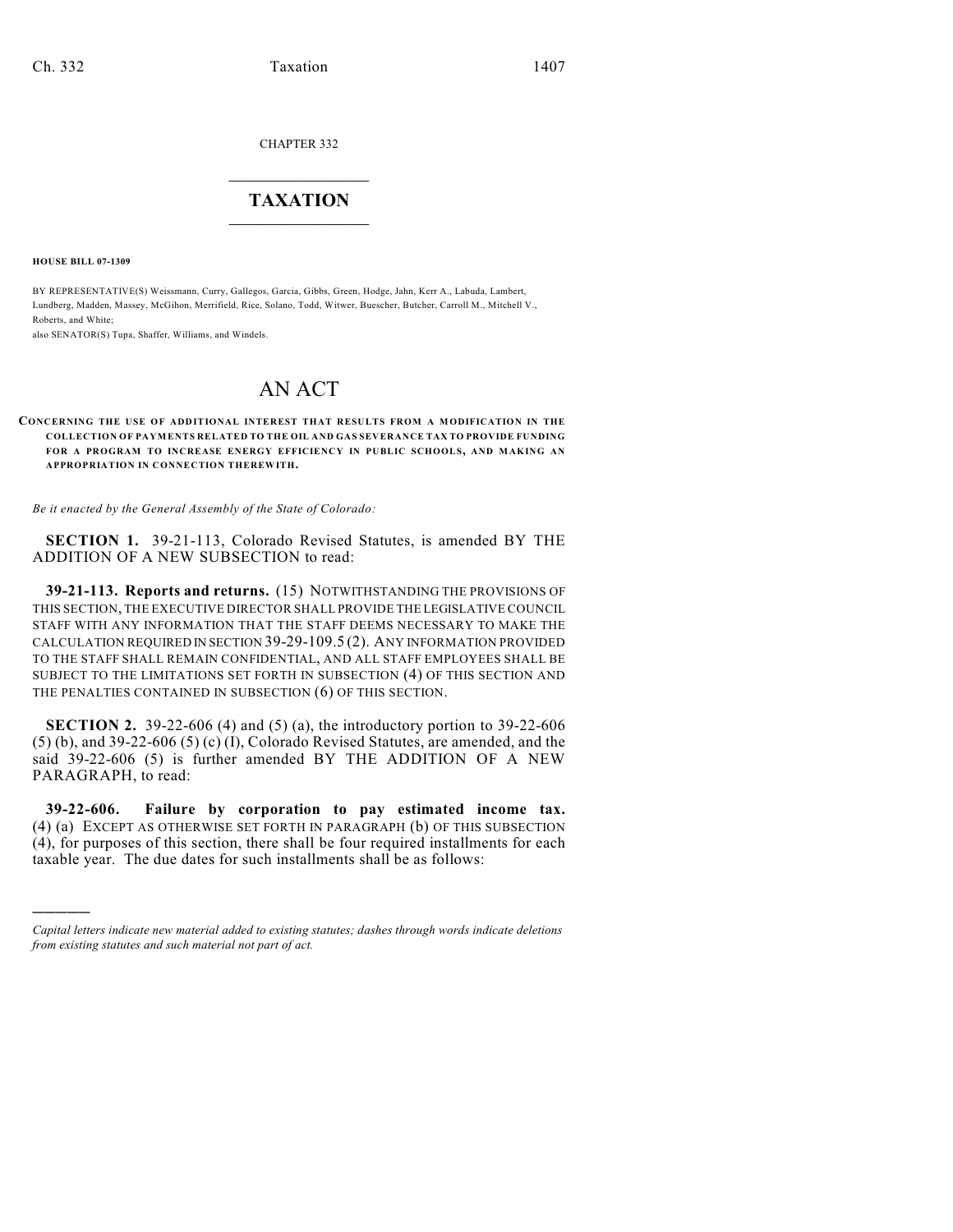| Installment | Due date     |
|-------------|--------------|
| 1st         | April 15     |
| 2nd         | June 15      |
| 3rd         | September 15 |
| 4th         | December 15  |
|             |              |

(b) ON AND AFTER JULY 1, 2007, FOR PURPOSES OF THIS SECTION, THERE SHALL BE TWELVE INSTALLMENTS FOR THE TAX IMPOSED PURSUANT TO SECTION 39-29-105, FOR EACH TAXABLE YEAR. THE DUE DATE FOR SUCH INSTALLMENTS SHALL BE THE FIFTEENTH DAY OF EACH MONTH, AND THE INSTALLMENTS SHALL BE PAID ELECTRONICALLY. THE DEPARTMENT OF REVENUE SHALL PROMULGATE RULES IN ACCORDANCE WITH ARTICLE 4 OF TITLE 24, C.R.S., GOVERNING ELECTRONIC PAYMENT.

(5) (a) For purposes of this section, the amount of the required installments SET FORTH IN PARAGRAPH (a) OF SUBSECTION (4) OF THIS SECTION for the tax imposed under this article and for the tax imposed under article 29 of this title shall be twenty-five percent of the required annual payment for each such tax.

(a.5) ON AND AFTER JULY 1, 2007, FOR PURPOSES OF THIS SECTION, THE AMOUNT OF THE REQUIRED INSTALLMENTS SET FORTH IN PARAGRAPH (b) OF SUBSECTION (4) OF THIS SECTION FOR THE TAX IMPOSED PURSUANT TO SECTION 39-29-105 SHALL BE ONE-TWELFTH OF THE REQUIRED ANNUAL PAYMENT FOR THE TAX.

(b) For purposes of paragraph  $(a)$  PARAGRAPHS (a) AND (a.5) of this subsection (5), "required annual payment" means the lesser of:

(c) (I) If the taxpayer is a large corporation as defined in section 6655 of the internal revenue code, sub-subparagraph (A) of subparagraph (II) of paragraph (b) of this subsection (5) shall not apply; except that the first required installment SET FORTH IN PARAGRAPH (a) OF SUBSECTION (4) OF THIS SECTION for any taxable year may be based on twenty-five percent of the taxpayer's actual Colorado tax liability shown on the return of the corporation for the preceding year, AND EXCEPT THAT THE FIRST REQUIRED INSTALLMENT SET FORTH IN PARAGRAPH (b) OF SUBSECTION (4) OF THIS SECTION FOR ANY TAXABLE YEAR MAY BE BASED ON ONE-TWELFTH OF THE TAXPAYER'S ACTUAL COLORADO TAX LIABILITY SHOWN ON THE RETURN OF THE CORPORATION FOR THE PRECEDING YEAR. Any reduction in the first installment pursuant to this subparagraph (I) shall be recaptured by increasing the amount of the next required installment.

**SECTION 3.** The introductory portion to 39-29-109 (1) (a), Colorado Revised Statutes, is amended to read:

**39-29-109. Severance tax trust fund - created - administration - use of moneys - definitions - repeal.** (1) (a) There is hereby created in the office of the state treasurer the severance tax trust fund. The fund is to be perpetual and held in trust as a replacement for depleted natural resources and for the development and conservation of the state's water resources pursuant to sections 37-60-106 (1) (j) and (1) (l), 37-60-119, and 37-60-122, C.R.S., and for the use in funding programs that promote and encourage sound natural resource planning, management, and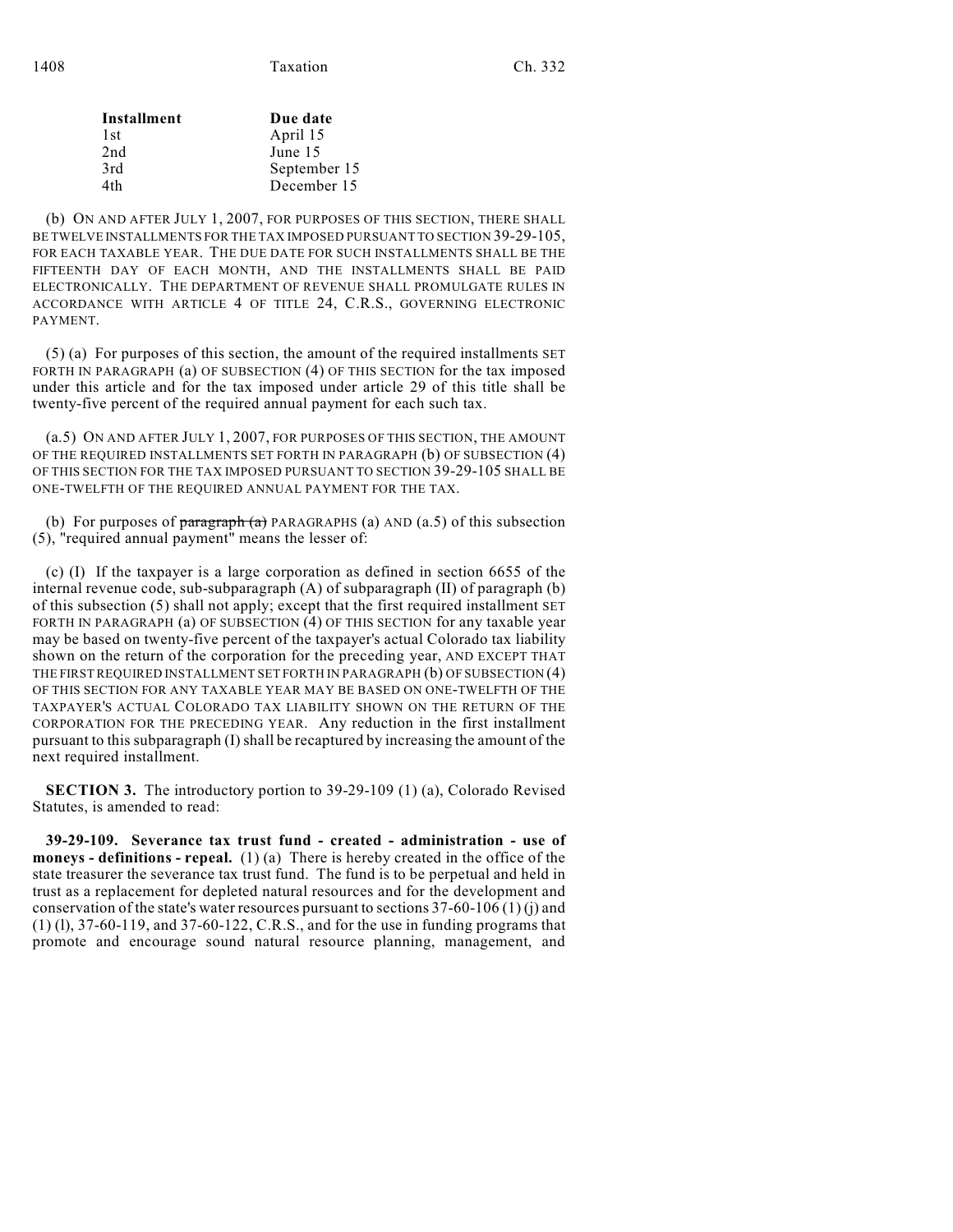## Ch. 332 Taxation 1409

development related to minerals, energy, geology, and water. State severance tax receipts shall be credited to the severance tax trust fund as provided in section 39-29-108. EXCEPT AS OTHERWISE SET FORTH IN SECTION 39-29-109.5, all income derived from the deposit and investment of the moneys in the severance tax trust fund shall be credited to the severance tax trust fund. At the end of any fiscal year, all unexpended and unencumbered moneys in the fund shall remain therein and shall not be credited or transferred to the general fund or any other fund. All moneys in the fund shall be subject to appropriation by the general assembly for the following purposes:

**SECTION 4.** Article 29 of title 39, Colorado Revised Statutes, is amended BY THE ADDITION OF A NEW SECTION to read:

**39-29-109.5. Interest differential - public school energy efficiency fund creation - uses - definitions - repeal.** (1) AS USED IN THIS SECTION, UNLESS THE CONTEXT OTHERWISE REQUIRES:

(a) "FUND" MEANS THE PUBLIC SCHOOL ENERGY EFFICIENCY FUND CREATED IN SUBSECTION (2) OF THIS SECTION.

(b) "INTEREST DIFFERENTIAL" MEANS THE INCREASE IN INTEREST EARNED FROM THE DEPOSIT AND INVESTMENT OF THE MONEYS IN THE SEVERANCE TAX FUNDS THAT RESULTS FROM THE REQUIREMENT THAT AMOUNTS WITHHELD PURSUANT TO SECTION 39-29-111 AND ESTIMATED TAXES OWED PURSUANT TO SECTION 39-29-112 BE PAID MONTHLY TO THE DEPARTMENT OF REVENUE, RATHER THAN QUARTERLY, AND THE REQUIREMENT THAT SUCH AMOUNTS BE PAID ELECTRONICALLY. FOR PURPOSES OF DETERMINING THE INTEREST DIFFERENTIAL BASED ON THE REQUIREMENT THAT THE AMOUNTS BE PAID ELECTRONICALLY, IT SHALL BE ASSUMED THAT A PAYMENT IS RECEIVED BY THE DEPARTMENT TWO BUSINESS DAYS EARLIER THAN THE PAYMENT OTHERWISE WOULD HAVE BEEN IF IT HAD BEEN MAILED.

(c) "PUBLIC SCHOOL" MEANS A SCHOOL MAINTAINED AND OPERATED BY A SCHOOL DISTRICT.

(d) "SCHOOL DISTRICT" MEANS A SCHOOL DISTRICT ORGANIZED AND EXISTING PURSUANT TO LAW; EXCEPT THAT "SCHOOL DISTRICT" DOES NOT INCLUDE A JUNIOR COLLEGE DISTRICT.

(e) "SEVERANCE TAX FUNDS" MEANS THE STATE SEVERANCE TAX TRUST FUND CREATED IN SECTION 39-29-109 AND THE LOCAL GOVERNMENT SEVERANCE TAX FUND CREATED IN SECTION 39-29-110.

(2) ON DECEMBER 1, 2007, AND THE FIRST DAY OF EVERY THIRD MONTH THEREAFTER UP TO AND INCLUDING SEPTEMBER 1, 2010, THE LEGISLATIVE COUNCIL STAFF SHALL CALCULATE THE INTEREST DIFFERENTIAL EARNED DURING THE PRIOR CALENDAR QUARTER AND NOTIFY THE STATE TREASURER OF SUCH AMOUNT. UPON RECEIVING NOTICE, THE TREASURER SHALL TRANSFER AN AMOUNT EQUAL TO THE INTEREST DIFFERENTIAL FROM THE SEVERANCE TAX FUNDS TO THE PUBLIC SCHOOL ENERGY EFFICIENCY FUND, WHICH IS HEREBY CREATED IN THE STATE TREASURY; EXCEPT THAT THE TOTAL TRANSFER TO THE FUND FOR ANY STATE FISCAL YEAR SHALL NOT EXCEED ONE MILLION FIVE HUNDRED THOUSAND DOLLARS. MONEYS IN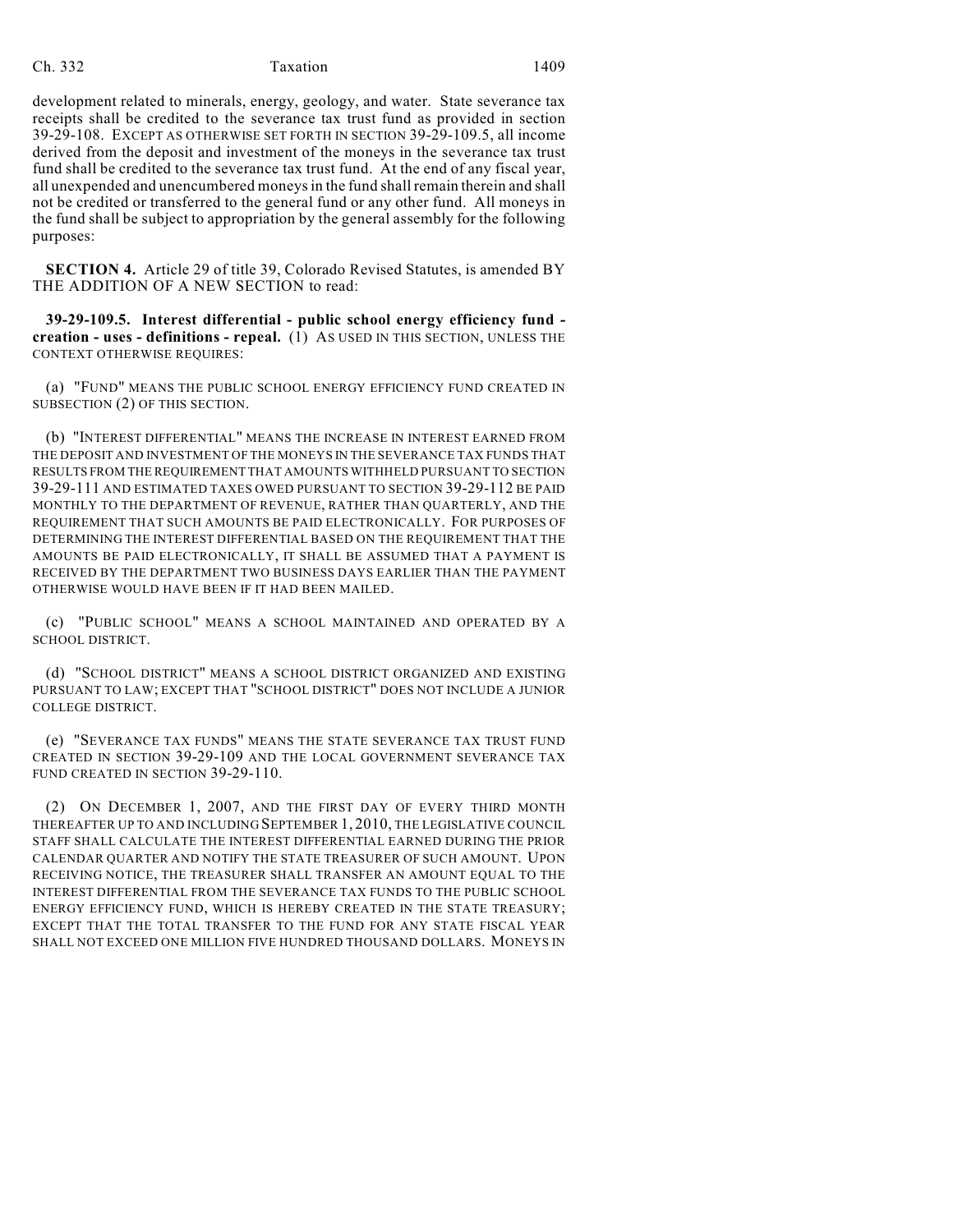THE FUND ARE HEREBY CONTINUOUSLY APPROPRIATED TO THE OFFICE OF THE GOVERNOR TO BE USED BY THE GOVERNOR'S ENERGY OFFICE, OR AN ANALOGOUS SUCCESSOR OFFICE, FOR THE PURPOSES SET FORTH IN SUBSECTION (3) OF THIS SECTION. ALL INCOME AND INTEREST DERIVED FROM THE DEPOSIT AND INVESTMENT OF THE MONEYS IN THE FUND SHALL BE CREDITED TO THE FUND.

(3) THE GOVERNOR'S ENERGY OFFICE, OR AN ANALOGOUS SUCCESSOR OFFICE, SHALL USE MONEYS APPROPRIATED FROM THE FUND TO ESTABLISH AND MANAGE A PROGRAM TO IMPROVE ENERGY EFFICIENCY IN PUBLIC SCHOOLS. IN ADMINISTERING THE PROGRAM, THE GOVERNOR'S ENERGY OFFICE, OR AN ANALOGOUS SUCCESSOR OFFICE, SHALL GIVE CONSIDERATION TO WHETHER A PUBLIC SCHOOL OR SCHOOL DISTRICT IS LOCATED IN AN AREA SOCIALLY OR ECONOMICALLY IMPACTED BY THE DEVELOPMENT, PROCESSING, OR ENERGY CONVERSION OF MINERALS AND MINERAL FUELS SUBJECT TO TAXATION UNDER THIS ARTICLE. THE PROGRAM SHALL INCLUDE THE FOLLOWING FEATURES:

(a) ASSISTING SCHOOL DISTRICTS IN FINANCING ENERGY EFFICIENCY UPGRADES FOR PUBLIC SCHOOLS THROUGH ENERGY PERFORMANCE CONTRACTS, AS DEFINED IN SECTION 29-12.5-101 (3), C.R.S.;

(b) ASSISTING IN THE DESIGN OF NEW PUBLIC SCHOOL BUILDINGS THAT ARE MORE ENERGY EFFICIENT;

(c) ASSISTING SCHOOL DISTRICTS IN INCREASING THE EFFECTIVENESS OF THEIR UTILITY BUDGET MANAGEMENT; AND

(d) PROVIDING TRAINING AND SUPPORTING RESOURCES RELATED TO ENERGY EFFICIENCY FOR SCHOOL DISTRICTS.

(4) DURING THE 2007 LEGISLATIVE INTERIM, THE INTERIM COMMITTEE TO STUDY THE ALLOCATION OF SEVERANCE TAX AND FEDERAL MINERAL LEASE REVENUES, WHICH WAS CREATED IN SENATE JOINT RESOLUTION 07-042, ENACTED AT THE FIRST REGULAR SESSION OF THE SIXTY-SIXTH GENERAL ASSEMBLY, SHALL STUDY THE ALLOCATION OF THE INTEREST DIFFERENTIAL REQUIRED BY THIS SECTION.

(5) THIS SECTION IS REPEALED, EFFECTIVE JULY 1, 2012.

**SECTION 5.** 39-29-110 (1) (a) (I), Colorado Revised Statutes, is amended to read:

**39-29-110. Local government severance tax fund - creation - administration - energy impact assistance advisory committee created - repeal.** (1) (a) (I) There is hereby created in the department of local affairs a local government severance tax fund. In accordance with section 39-29-108, portions of the state severance tax receipts shall be credited to the local government severance tax fund. EXCEPT AS OTHERWISE PROVIDED IN SECTION 39-29-109.5, all income derived from the deposit and investment of the moneys in the local government severance tax fund shall be credited to the local government severance tax fund.

**SECTION 6.** 39-29-111 (1), Colorado Revised Statutes, is amended to read: